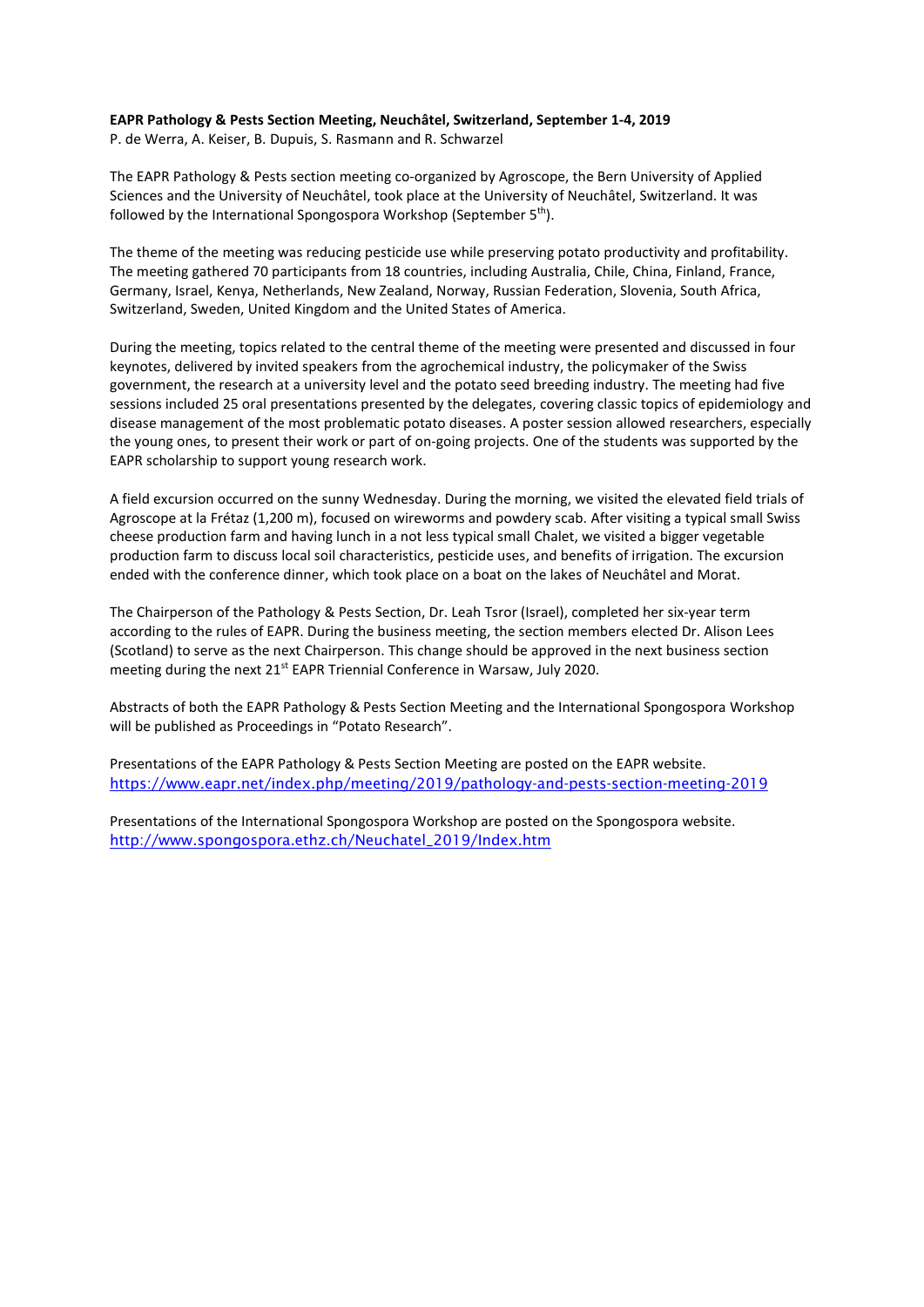

EARP Pathology and Pests Section, Neuchâtel 2019



Field assays at la Frétaz (1,200m)